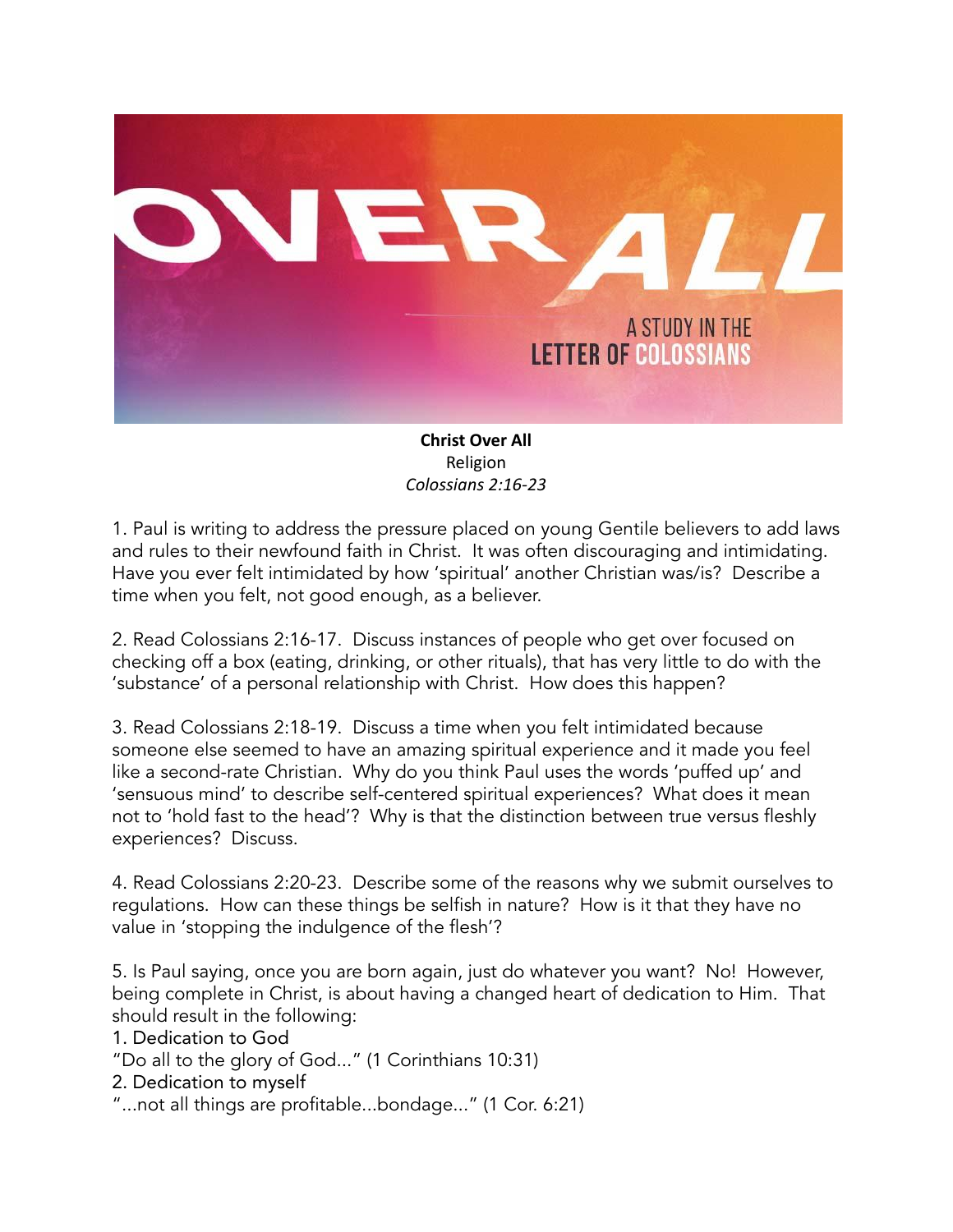3. Dedication to other believers "...all things are lawful, but not all things edify." (1 Cor. 10:23) 4. Dedication to non-believers "For though I am free from all, I have made myself a servant to all, that I might win more of them." (1 Cor. 9:19-27)

Conclude by sharing of a time when you became more aware of the love of God, and it led you to be more devoted to Jesus. How did that affect your life?

> Over All Media Outline

Colossians 2 Christ + Philosophy Christ + Religious Rituals

A. No, Christ Plus Rules (v. 16-17)

<sup>16</sup> Therefore let no one pass judgment on you in questions of food and drink, or with regard to a festival or a new moon or a Sabbath. <sup>17</sup> These are a shadow of the things to come, but the substance belongs to Christ.

### B. No, Christ Plus Spiritual Experiences (v. 18-19)

 $18$  Let no one disqualify you, insisting on asceticism and worship of angels, going on in detail about visions, puffed up without reason by his sensuous mind, <sup>19</sup> and not holding fast to the Head, from whom the whole body, nourished and knit together through its joints and ligaments, grows with a growth that is from God.

### C. Why Submit to Regulations? (v. 20-23)

 $^{20}$  If with Christ you died to the elemental spirits of the world, why, as if you were still alive in the world, do you submit to regulations— <sup>21</sup> "Do not handle, Do not taste, Do not touch"<sup>22</sup> (referring to things that all perish as they are used)—according to human precepts and teachings? <sup>23</sup> These have indeed an appearance of wisdom in promoting self-made religion and asceticism and severity to the body, but they are of no value in stopping the indulgence of the flesh.

>add on mouse click<

Romans 10:4 – For Christ is the end of the law for righteousness to everyone who believes.

C. Why Submit to Regulations? (v. 20-23)